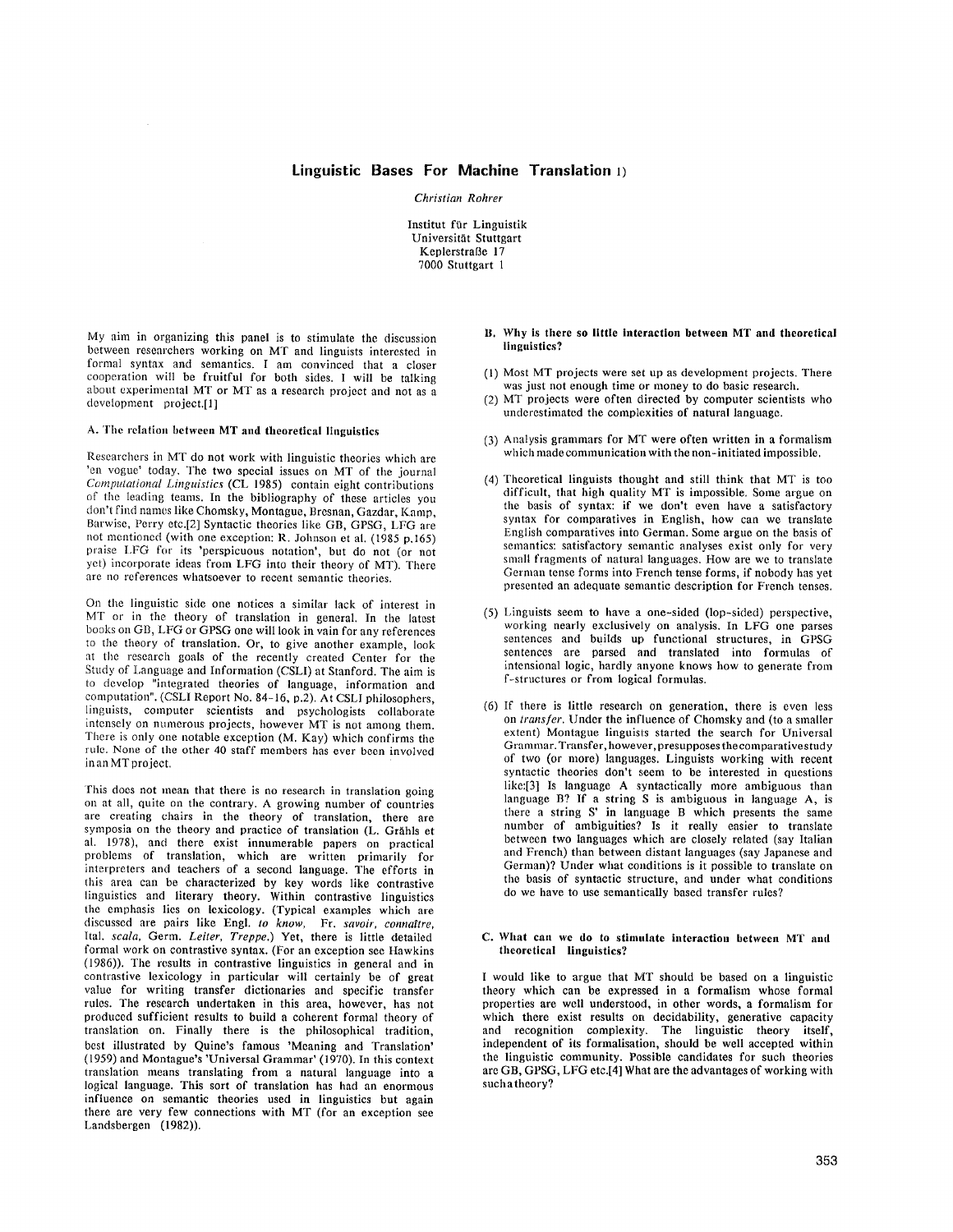#### (1) Advantages for the linguist

The MT linguists can use directly analyses which have already been proposed for the phenomena he is trying to describe. If a linguist writes a GPSG grammar for a fragment of English and wants to include coordination, he can just use the analysis proposed by I. Sag et al. (1984).

He can discuss the insights expressed in his own analyses with linguists outside the MT groups.

Since the formalisms which are used for expressing linguistic theories are closely related (Shieber (1985) has even shown that the formalisms, in which the different UGs are expressed, are interredueible to a large extent), a particular analysis can be transferred from one theory into the other. The treatment of long-distance dependencies *(wh -* movement) in LFG for instance looks formally very similar to that in GPSG.

Linguists working outside of MT could use the implementation of LFG, GPSG etc. as grammar testers.

Theories like LFG, GPSG offer a well-defined interface to semantics. To name just one particular problem we are working on at the moment, it thus becomes possible to test the adequacy of an analysis of the French tenses and of the English tenses by writing transfer rules which map a semantic structure, which represents the temporal information contained in a small French text, into the corresponding semantic structure for English.

In UGs the lexicon plays a central role. A lot of linguistic information is located in the dictionary entries. The rich lexical information collected by contrastive linguists could be incorporated into a transfer lexicon written according to the principles of UGs.

(2) Advantages for the computer scientist and linguist

If linguists can write their grammars in a formalism whose mathematical properties are well understood, then the programmer will have fewer problems implementing the grammar. Results on formal properties of grammar formalisms can guide the programmer in his search for appropriate algorithms. Furthermore, in the same way in which a linguist working within LFG can benefit from the intuitions expressed in linguistic analyses within GPSG or GB, a programmer implementing LFG can benefit from insights contained in implementations of related formalisms. It is therefore not surprising that F. Pereira (1981), W. Frey and U. Reyle (1983), L. Karttunen (1985) and J. Calder et al. (1986) "gap threading" for implementing long-distance dependencies. The authors are working with different theories (Extraposition Grammars, LFG, Helsinki Unification Grammar (HUG) and Unification Categorial Grammar (UCG)) and different programming languages (Prolog and Lisp) and nevertheless the algorithm they chose is the same. Let me give you a further example. In the Prolog implementation of LFG by Dörre and Eisele (this volume) there are some problems with negative and disjunctive constraints. Such constraints are linguistically well motivated but difficult to implement. Now if anybody within the UG community comes up with a good implementation of negative and/or disjunctive feature specification, then this new implementation can be incorporated.

Results on recognition complexity may help to locate the source of the complexity and suggest ways to reduce complexity either by modifying the linguistic theory or by showing that the "worst case" is linguistically (empirically) irrelevant (in other words, the "worst case" will never arise in practice).

A famous example, where the linguistic theory was changed after a proof of its generative power had been found, is Peters and Ritchie's work (1973) on the generative power of TG and the subsequent change of the theory (constraints on deletion rules). For GPSG Peters and Uszkoreit (1983) have examined the role of metarules and essential variables (variables which range over all strings of terminal and nonterminal symbols). They proved that unconstrained Metarule Phrase Structure Grammars have Turing machine power. This result has led to intense research for constraints that are linguistically motivated and descriptively adequate.

For LFG there is a conjectured result by Berwick: certain Lexical-Functional Grammars can generate languages whose recognition time *is* very likely computationally intractable, at least according to our current understanding of algorithmic complexity." (Berwick 1982, p.98)

Conclusion: Basically any argument in favor of a declarative, simple, expressive, flexible linguistic formalism with a rigorous mathematical foundation can be adduced here.

D. Possible objections against using Unification Grammars or **other recent linguistic theories for** MT

Are there linguistic phenomena, which make it impossible to use UGs for parsing and generation? Someone might argue that in MT there exist specific problems, which have never been taken into consideration by theoretical linguists, and which cannot be handled with UGs. Personally I hope that whatever additional problems may arise can be handled in the transfer component. If UGs provide us with the tools to write adequate grammars for individual languages, why should it not be possible to use these grammars for MT?

R.Johnson et al. consider the possibility of assuming a current linguistic theory and implementing it directly for EUROTRA. They reject this solution "because there is not sufficient practical evidence of a single theory that encompasses translations between all pairs of the Community languages" (1985, p.165). This rejection can be interpreted at least in two ways: (a) there is no linguistic theory in which all the languages of the Community have been described, (b) recent linguistic theories have not been used for (automatic) translation between all pairs of the Community languages. Of course, both interpretations are correct; however, on the basis of this argumentation one could reject any existing linguistic theory as insufficient for MT. This reasoning, however, would force us also to reject any new linguistic theory because there would be even less "practical evidence".

So far only fairly small grammars have been written and implemented in the UG formalism. What will happen if these toy grammars develop into big grammars with very large dictionaries? Won't we need special control mechanisms? Since the UG formalism is well understood, I can't see why one should have more problems if the grammars get bigger than with any other formalism. We hope that the contrary will be the case, namely that there will be fewer problems.

There is still another side to the problem of "toy grammars". Theoretical linguists have been working with a fairly narrow set of data. An ambitious young linguist today is more likely to propose the 127th version of the passive construction than to write a detailed grammar for complex NPs like "die Einfuhr von Jute aus Ländern der dritten Welt zum Ausgleich des Nord-Süd-Gefalles". Will theoretical linguists ever sit down and actually write big grammars? Why has there been no grammar writing project since the attempt by R. Stockwell et al. (1968) to collect all TG analysesintoonegrammar?

UGs have been used for analysis, but there are practically no results for generation. This lack of experience in generation is a serious drawback for the whole field of computational linguistics. Fortunately the situation is gradually changing. The organizers of the International Workshop on Language Generation (Stanford 1984) write: "More papers in this subfield [generation] have been published in the last four years than in its entire previous history."